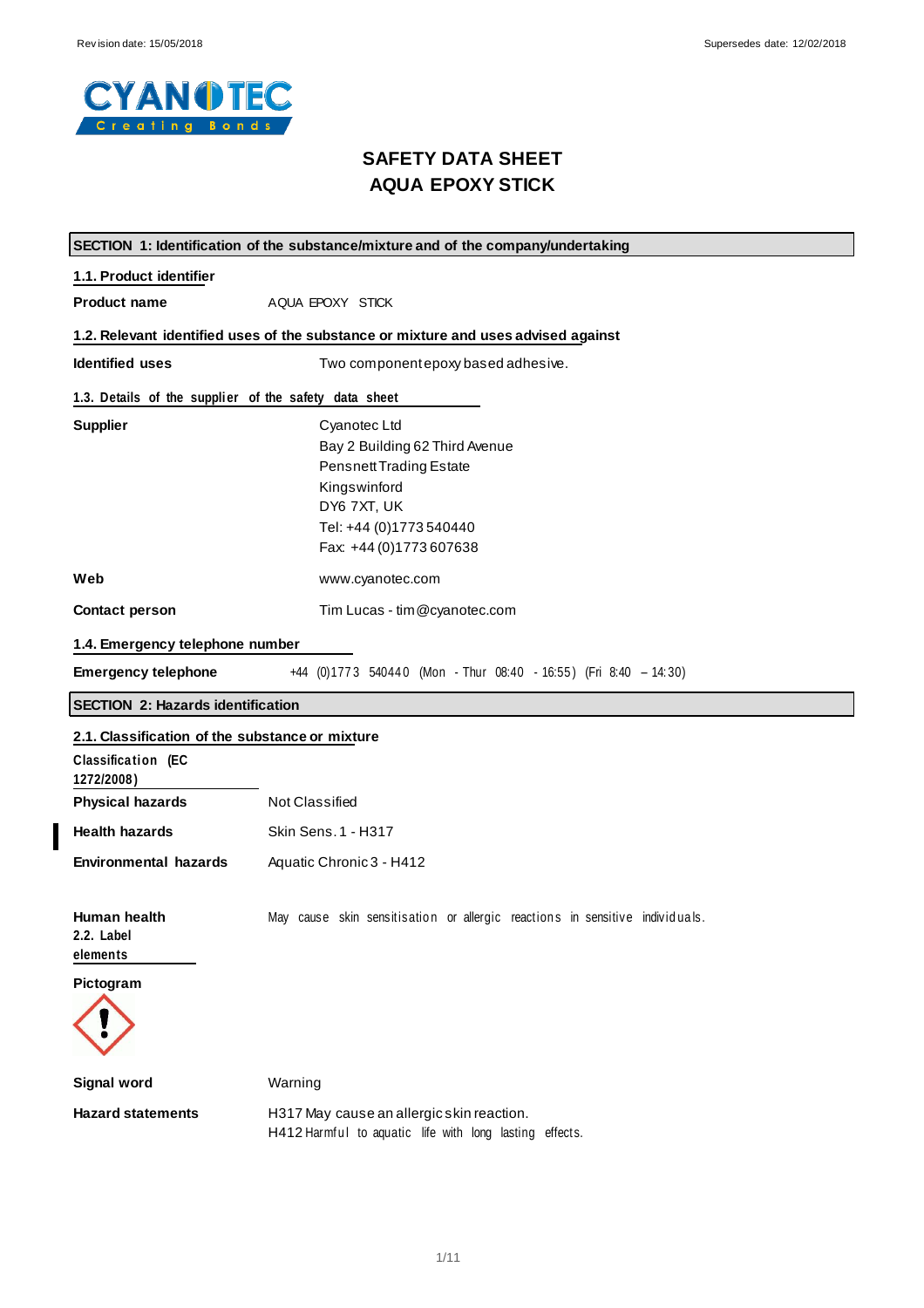| <b>Precautionary statements</b> | P264 Wash contaminated skin thoroughly after handling.<br>P273 Avoid release to the environment.<br>P280 Wear protective gloves/protective clothing/eye protection/face protection.<br>P333+P313 If skin irritation or rash occurs: Get medical advice/attention. |
|---------------------------------|-------------------------------------------------------------------------------------------------------------------------------------------------------------------------------------------------------------------------------------------------------------------|
|                                 | P337+P313 If eye irritation persists: Get medical advice/attention.<br>P501 Dispose of contents/container in accordance with national regulations.                                                                                                                |
| <b>Contains</b>                 | POLYJOXY(METHYL-1,2-ETHANEDIYL)], A-HYDRO-w-HYDROXY-, ETHER WITH 2,2-<br>BIS(HYDROXYMETHYL)-1,3-PROPANEDIOL (4:1), 2-HYDROXY-3-MERCAPTOPROPYL<br>ETHER, EPOXY RESIN (Number average MW <= 700), TRIETHYLENETETRAMINE                                              |
| Supplementary                   |                                                                                                                                                                                                                                                                   |
| precautionary                   | P302+P352 IF ON SKIN: Wash with plenty of water.                                                                                                                                                                                                                  |
| statements                      | P305+P351+P338 IF IN EYES: Rinse cautiously with water for several minutes. Remove<br>contact lenses, if present and easy to do. Continue rinsing.                                                                                                                |

**2.3. Other hazards**

**SECTION 3: Composition/information on ingredients**

| 3.2. Mixtures                                                                       |                      |                                           |
|-------------------------------------------------------------------------------------|----------------------|-------------------------------------------|
| <b>TALC</b>                                                                         |                      | 20-50%                                    |
| CAS number: 14807-96-6                                                              | EC number: 238-877-9 | REACH registration number: 01-            |
|                                                                                     |                      | 2120140278-58                             |
| <b>Classification</b>                                                               |                      | Classification (67/548/EEC or 1999/45/EC) |
| Not Classified                                                                      |                      |                                           |
|                                                                                     |                      |                                           |
| POLY[OXY(METHYL-1,2-ETHANEDIYL)], A-HYDRO-ω-                                        |                      | 20-50%                                    |
| HYDROXY-, ETHER WITH 2,2-BIS(HYDROXYMETHYL)-<br>1,3-PROPANEDIOL (4:1), 2-HYDROXY-3- |                      |                                           |
| MERCAPTOPROPYL ETHER                                                                |                      |                                           |
| CAS number: 72244-98-5                                                              | EC number: 615-735-8 | REACH registration number: 01-            |
|                                                                                     |                      | 2120118957-46                             |
|                                                                                     |                      |                                           |
| <b>Classification</b><br><b>Skin Sens. 1B - H317</b>                                |                      |                                           |
| Aquatic Chronic 3 - H412                                                            |                      |                                           |
|                                                                                     |                      |                                           |
| AMORPHOUS SODA LIME GLASS                                                           |                      | 20-50%                                    |
| CAS number: 65997-17-3                                                              | EC number: 266-046-0 | REACH registration number: 01-            |
|                                                                                     |                      | 2119990048-30                             |
| <b>Classification</b>                                                               |                      | Classification (67/548/EEC or 1999/45/EC) |
| Not Classified                                                                      |                      |                                           |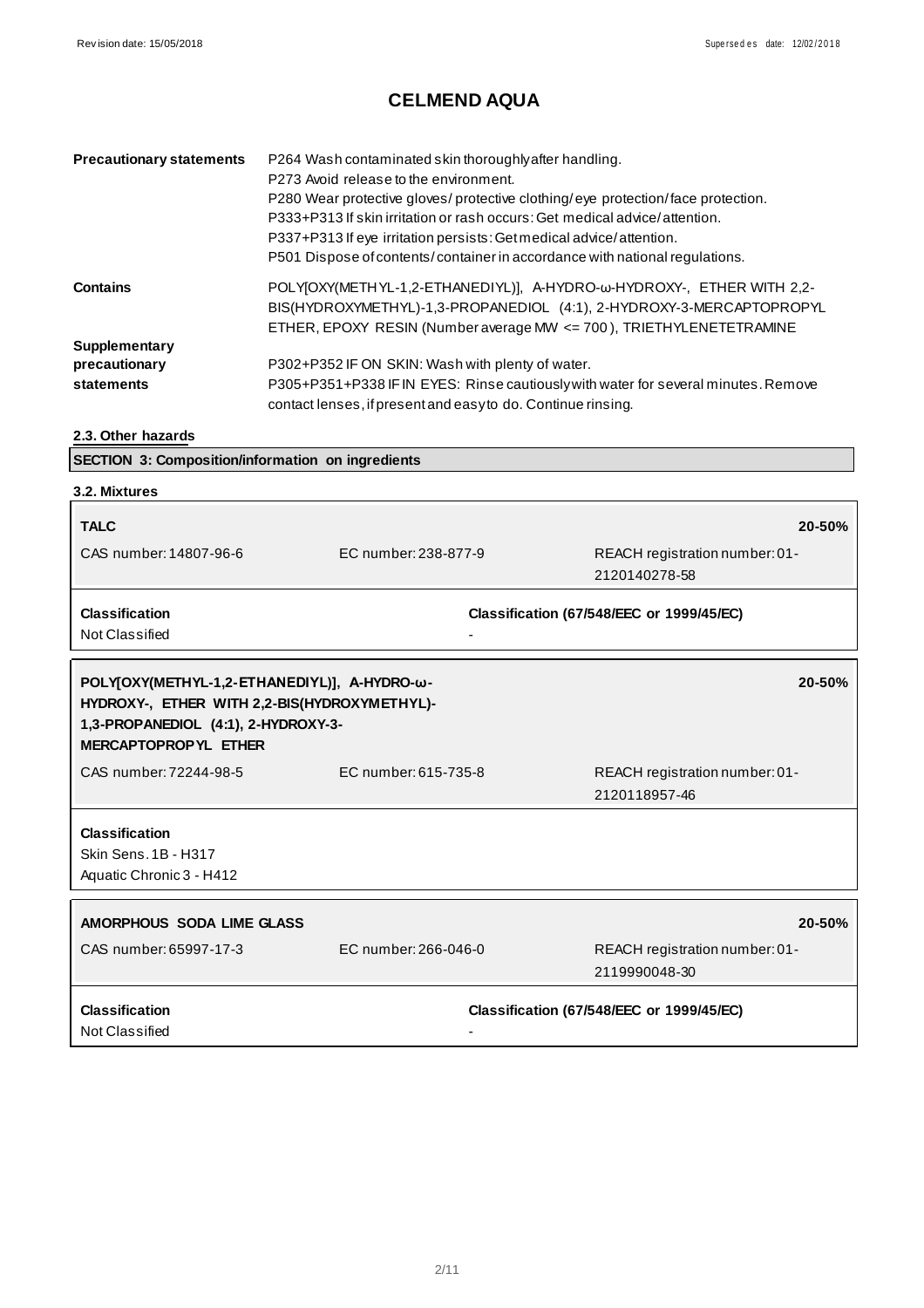| EPOXY RESIN (Number average MW <= 700)                                                                                                                                                                           |                                                                                    |                                                 | 5-10%         |
|------------------------------------------------------------------------------------------------------------------------------------------------------------------------------------------------------------------|------------------------------------------------------------------------------------|-------------------------------------------------|---------------|
| CAS number: 25068-38-6                                                                                                                                                                                           | EC number: 500-033-5                                                               | REACH registration number: 01-<br>2119456619-26 |               |
| <b>Classification</b><br>Skin Irrit. 2 - H315<br>Eye Irrit. 2 - H319<br><b>Skin Sens. 1 - H317</b><br>Aquatic Chronic 2 - H411                                                                                   |                                                                                    |                                                 |               |
| <b>TITANIUM DIOXIDE</b>                                                                                                                                                                                          |                                                                                    |                                                 | 5-10%         |
| CAS number: 13463-67-7                                                                                                                                                                                           | EC number: 236-675-5                                                               | REACH registration number: 01-<br>2119489379-17 |               |
| <b>Classification</b><br>Not Classified                                                                                                                                                                          |                                                                                    | Classification (67/548/EEC or 1999/45/EC)       |               |
| <b>TRIETHYLENETETRAMINE</b>                                                                                                                                                                                      |                                                                                    |                                                 | $>0.5$ < 1.0% |
| CAS number: 112-24-3                                                                                                                                                                                             | EC number: 203-950-6                                                               | REACH registration number: 01-<br>2119487919-13 |               |
| <b>Classification</b><br>Acute Tox. 4 - H302<br>Acute Tox. 4 - H312<br>Skin Corr. 1B - H314<br><b>Skin Sens. 1 - H317</b><br>Aquatic Chronic 3 - H412                                                            |                                                                                    |                                                 |               |
| <b>PHENOL</b>                                                                                                                                                                                                    |                                                                                    |                                                 | < 0.5%        |
| CAS number: 108-95-2                                                                                                                                                                                             | EC number: 203-632-7                                                               | REACH registration number: 01-<br>2119471329-32 |               |
| M factor (Chronic) = $1$                                                                                                                                                                                         |                                                                                    |                                                 |               |
| <b>Classification</b><br>Acute Tox. 3 - H301<br>Acute Tox. 3 - H311<br>Acute Tox. 3 - H331<br>Skin Corr. 1B - H314<br>Eye Dam. 1 - H318<br>Muta. 2 - H341<br><b>STOT RE 2 - H373</b><br>Aquatic Chronic 1 - H410 |                                                                                    |                                                 |               |
|                                                                                                                                                                                                                  | The Full Text for all R-Phrases and Hazard Statements are Displayed in Section 16. |                                                 |               |

| SECTION 4: First aid measures |  |  |                                                                                              |  |  |  |
|-------------------------------|--|--|----------------------------------------------------------------------------------------------|--|--|--|
| 4.1. Description of first aid |  |  |                                                                                              |  |  |  |
| measures                      |  |  |                                                                                              |  |  |  |
| <b>Inhalation</b>             |  |  | Remove affected person from source of contamination. Get medical attention if any discomfort |  |  |  |

continues.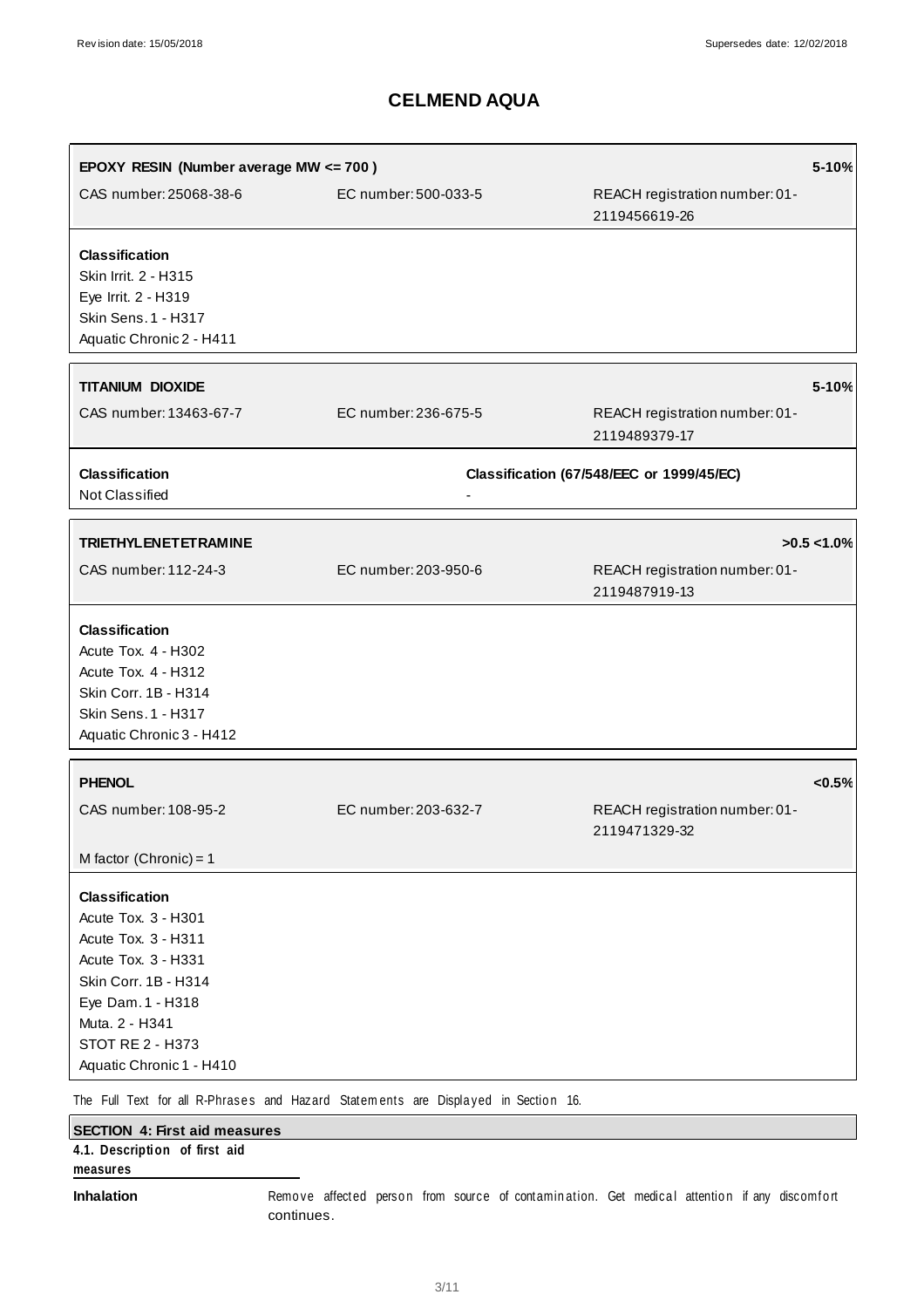┃

# **CELMEND AQUA**

| Ingestion                                                                     | DO NOT induce vomiting. Get medical attention immediately.                                                                                                                                                                                                        |
|-------------------------------------------------------------------------------|-------------------------------------------------------------------------------------------------------------------------------------------------------------------------------------------------------------------------------------------------------------------|
| <b>Skin contact</b>                                                           | Wash skin thoroughly with soap and water.                                                                                                                                                                                                                         |
| Eye contact                                                                   | Rinse immediately with plenty of water. Remove any contact lenses and open eyelids wide<br>apart. Continue to rinse for at least 15 minutes. Get medical attention if irritation persists after<br>washing. Show this Safety Data Sheet to the medical personnel. |
|                                                                               | 4.2. Most important symptoms and effects, both acute and delayed                                                                                                                                                                                                  |
| <b>Inhalation</b>                                                             | No specific symptoms known.                                                                                                                                                                                                                                       |
| Ingestion                                                                     | May cause discomfort.                                                                                                                                                                                                                                             |
| <b>Skin contact</b>                                                           | May cause sensitisation or allergic reactions in sensitive individuals. May cause irritation.                                                                                                                                                                     |
| Eye contact                                                                   | May irritate eyes.                                                                                                                                                                                                                                                |
|                                                                               | 4.3. Indication of any immediate medical attention and special treatment needed                                                                                                                                                                                   |
| Notes for the doctor                                                          | No specific recommendations. If in doubt, get medical attention promptly.                                                                                                                                                                                         |
| <b>SECTION 5: Firefighting measures</b>                                       |                                                                                                                                                                                                                                                                   |
| 5.1. Extinguishing media                                                      |                                                                                                                                                                                                                                                                   |
|                                                                               | Suitable extinguishing media Extinguish with the following media: Water spray, foam, dry powder or carbon dioxide.                                                                                                                                                |
|                                                                               | 5.2. Special hazards arising from the substance or mixture                                                                                                                                                                                                        |
| <b>Specific hazards</b>                                                       | No unusual fire or explosion hazards noted.                                                                                                                                                                                                                       |
| <b>Hazardous combustion</b>                                                   | Oxides of carbon. Oxides of nitrogen.                                                                                                                                                                                                                             |
| products<br>5.3. Advice for<br>firefighters                                   |                                                                                                                                                                                                                                                                   |
| <b>Protective actions during</b><br>firefighting<br><b>Special protective</b> | No specific firefighting precautions known.                                                                                                                                                                                                                       |
| equipment<br>for firefighters                                                 | Wear positive-pressure self-contained breathing apparatus (SCBA) and appropriate protective<br>clothing.                                                                                                                                                          |
| <b>SECTION 6: Accidental release measures</b>                                 |                                                                                                                                                                                                                                                                   |
|                                                                               | 6.1. Personal precautions, protective equipment and emergency procedures                                                                                                                                                                                          |
| <b>Personal precautions</b>                                                   | Wear protective clothing as described in Section 8 of this safety data sheet.                                                                                                                                                                                     |
| 6.2. Environmental precautions                                                |                                                                                                                                                                                                                                                                   |
|                                                                               | Environmental precautions Avoid discharge into drains or watercourses or onto the ground.                                                                                                                                                                         |
|                                                                               | 6.3. Methods and material for containment and cleaning up                                                                                                                                                                                                         |
| Methods for cleaning up                                                       | For waste disposal, see Section 13.                                                                                                                                                                                                                               |
| 6.4. Reference to other sections                                              |                                                                                                                                                                                                                                                                   |
|                                                                               | Reference to other sections For personal protection, see Section 8. Collect and dispose of spillage as indicated in Section<br>13.                                                                                                                                |
| <b>SECTION 7: Handling and storage</b>                                        |                                                                                                                                                                                                                                                                   |
| 7.1. Precautions for safe handling                                            |                                                                                                                                                                                                                                                                   |
| <b>Usage precautions</b>                                                      | Avoid contact with skin. Avoid contact with eyes.                                                                                                                                                                                                                 |

## **7.2. Conditions for safe storage, including any incompatibilities**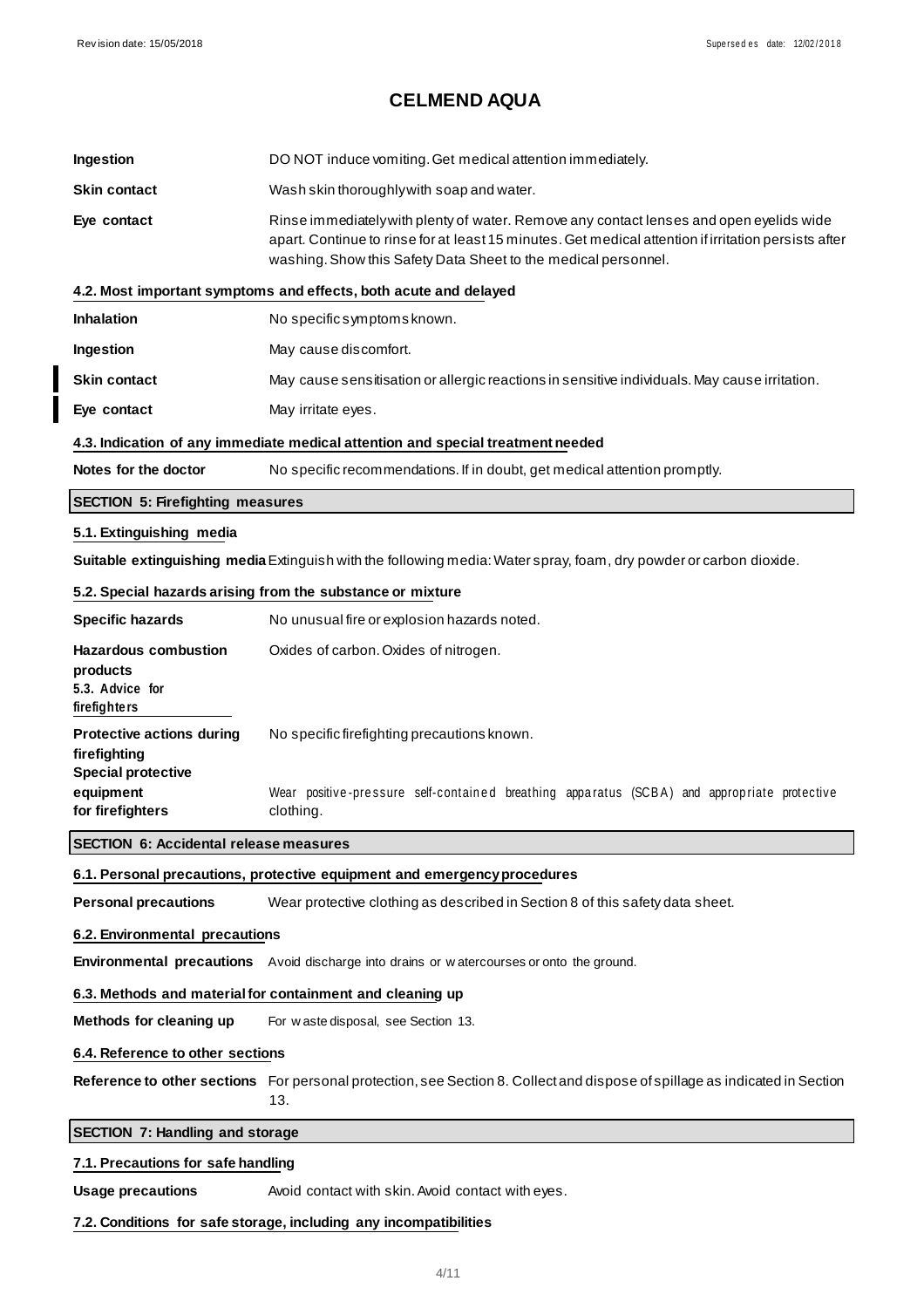| <b>Storage precautions</b><br>7.3. Specific end<br>use(s) | No special storage precautions required.                          |
|-----------------------------------------------------------|-------------------------------------------------------------------|
| Specific end use(s)                                       | The identified uses for this product are detailed in Section 1.2. |

### **SECTION 8: Exposure Controls/personal protection**

### **8.1. Control parameters**

**Occupa tional exposure limits**

#### **TALC**

Long-term exposure limit (8-hour TWA): WEL 1 mg/m<sup>3</sup> respirable dust

#### **AMORPHOUS SODA LIME GLASS**

Long-term exposure limit (8-hour TWA): 5 mg/m<sup>3</sup> dust

### **TITANIUM DIOXIDE**

Long-term exposure limit (8-hour TWA): WEL 4 mg/m<sup>3</sup> respirable dust Long-term exposure limit (8-hour TWA): WEL 10 mg/m<sup>3</sup> inhalable dust

#### **PHENOL**

Long-term exposure limit (8-hour TWA): WEL 2 ppm 7.8 mg/m<sup>3</sup> Short-term exposure limit (15-minute): WEL 4 ppm 16 mg/m<sup>3</sup>

Sk

WEL = Workplace Exposure Limit

 $Sk = Can be absorbed through the skin.$ 

|             | EPOXY RESIN (Number average MW $\leq$ 700 ) (CAS: 25068-38-<br>6)                                                                                                                                                                                                                                                         |
|-------------|---------------------------------------------------------------------------------------------------------------------------------------------------------------------------------------------------------------------------------------------------------------------------------------------------------------------------|
| <b>DNEL</b> | Industry - Inhalation; Long term systemic effects: 12.25 mg/m <sup>3</sup><br>Industry - Inhalation; Short term systemic effects: 12.25 mg/m <sup>3</sup><br>Industry - Dermal; Long term systemic effects: 8.33 mg/kg/day<br>Industry - Dermal; Short term systemic effects: 8.33 mg/kg/day<br>REACH dossier information |
| <b>PNEC</b> | - Fresh water; 0.006 mg/l<br>- Marine water; 0.0006 mg/l<br>- Intermittent release; 0.018 mg/l<br>$-$ STP; 10 mg/l<br>- Sediment (Freshwater); 0.996 mg/kg<br>- Sediment (Marine water); 0.0996 mg/kg<br>- Soil; 0.196 mg/kg<br>REACH dossier information                                                                 |
|             | TITANIUM DIOXIDE (CAS: 13463-67-7)                                                                                                                                                                                                                                                                                        |
| <b>DNEL</b> | Industry - Inhalation; Long term systemic effects: 10 mg/m <sup>3</sup><br>REACH dossier information                                                                                                                                                                                                                      |
| <b>PNEC</b> | - Fresh water; 0.127 mg/l<br>- Marine water; 1.0 mg/l<br>- Intermittent release; 0.61 mg/l<br>- STP; 100 mg/l<br>- Sediment (Freshwater); 1000 mg/kg<br>- Sediment (Marinewater); 100 mg/kg<br>- Soil; 100 mg/kg<br>REACH dossier information                                                                             |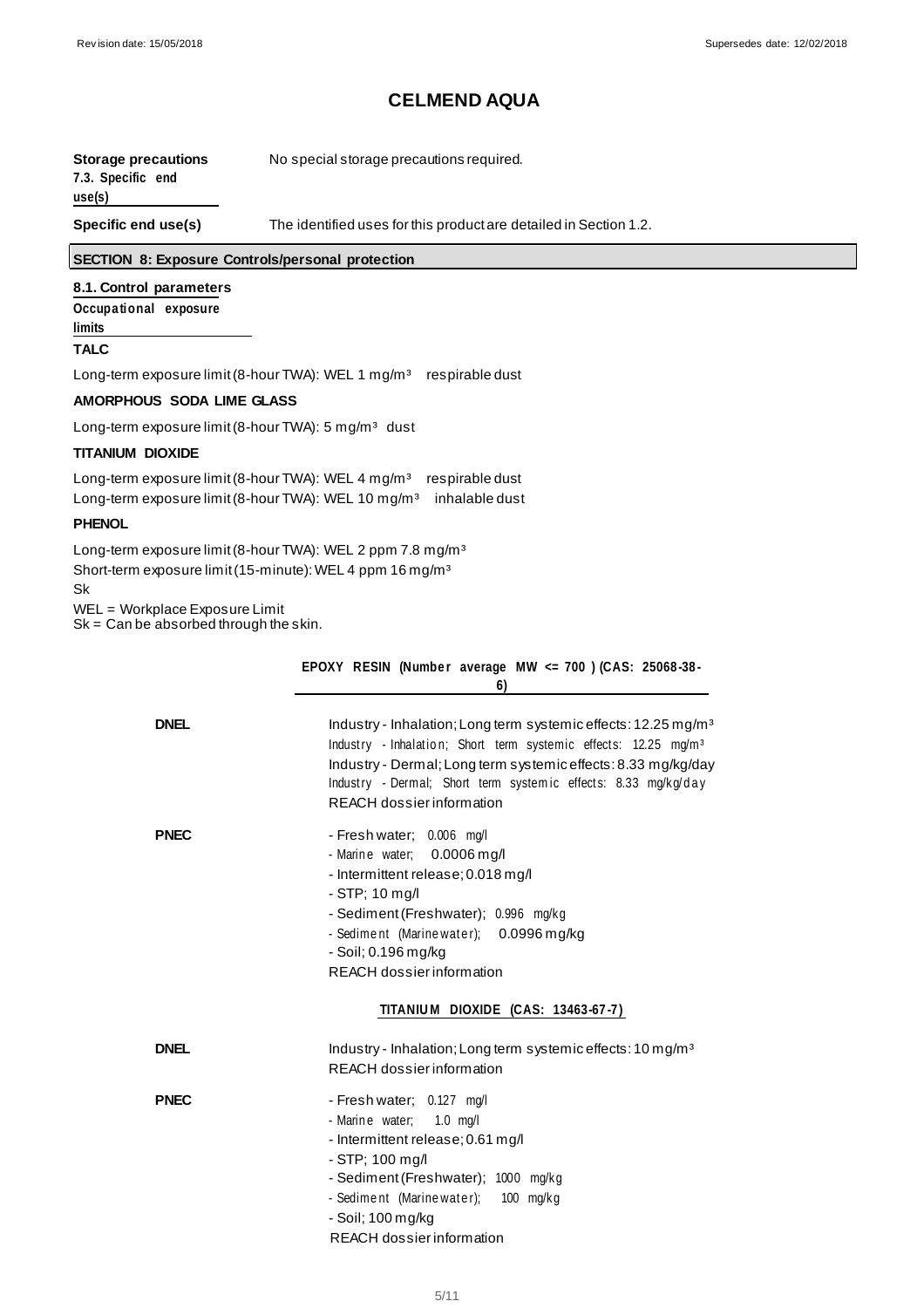### **TRIETH YLEN ETETRA MIN E (CAS: 112-24-**

**3)**

| <b>DNEL</b>  | Industry - Dermal; Short term systemic effects: 5380 mg/kg/day<br>Industry - Inhalation; Long term systemic effects: 1.0 mg/m <sup>3</sup>                                                                                                                    |
|--------------|---------------------------------------------------------------------------------------------------------------------------------------------------------------------------------------------------------------------------------------------------------------|
| <b>PNEC</b>  | - Fresh water; 0.135 mg/l<br>- Marine water; 0.0027 mg/l                                                                                                                                                                                                      |
|              | <b>PHENOL (CAS: 108-95-2)</b>                                                                                                                                                                                                                                 |
| <b>DNEL</b>  | Industry - Inhalation; Long term systemic effects: 8 mg/m <sup>3</sup><br>Industry - Inhalation; Short term local effects: 16 mg/m <sup>3</sup><br>Industry - Dermal; Long term systemic effects: 1.23 mg/m <sup>3</sup><br>REACH dossier information         |
| <b>PNEC</b>  | - Fresh water; 0.0077 mg/l<br>- Marine water; 0.00077 mg/l<br>- Intermittent release; 0.031 mg/l<br>$-STP: 2.1$ mg/l<br>- Sediment (Freshwater); 0.0915 mg/kg<br>- Sediment (Marine water); 0.00915 mg/kg<br>- Soil; 0.136 mg/kg<br>REACH dossier information |
| ure controls |                                                                                                                                                                                                                                                               |
| equipment    |                                                                                                                                                                                                                                                               |

## **8.2. Expose**

**Protective equip** 



| Appropriate engineering<br>controls       | No specific ventilation requirements.                                                                                              |
|-------------------------------------------|------------------------------------------------------------------------------------------------------------------------------------|
| Eye/face protection                       | Wear eye protection.                                                                                                               |
| <b>Hand protection</b>                    | Wear protective gloves.                                                                                                            |
| <b>Hygiene measures</b>                   | Wash promptly if skin becomes contaminated. Wash at the end of each work shift and before<br>eating, smoking and using the toilet. |
| <b>Respiratory protection</b>             | No specific recommendations.                                                                                                       |
| <b>Environmental exposure</b><br>controls | Residues and empty containers should be taken care of as hazardous waste according to<br>local and national provisions.            |

### **SECTION 9: Physical and Chemical Properties**

### **9.1. Information on basic physical and chemical properties**

| Appearance                      | Solid. Coloured paste.   |
|---------------------------------|--------------------------|
| Colour                          | Green, White.            |
| <b>Odour</b>                    | Characteristic. Sulphur. |
| Odour threshold                 | Not determined.          |
| рH                              | Not applicable.          |
| <b>Melting point</b>            | Not applicable.          |
| Initial boiling point and range | >35°C @ 760 mm Hg        |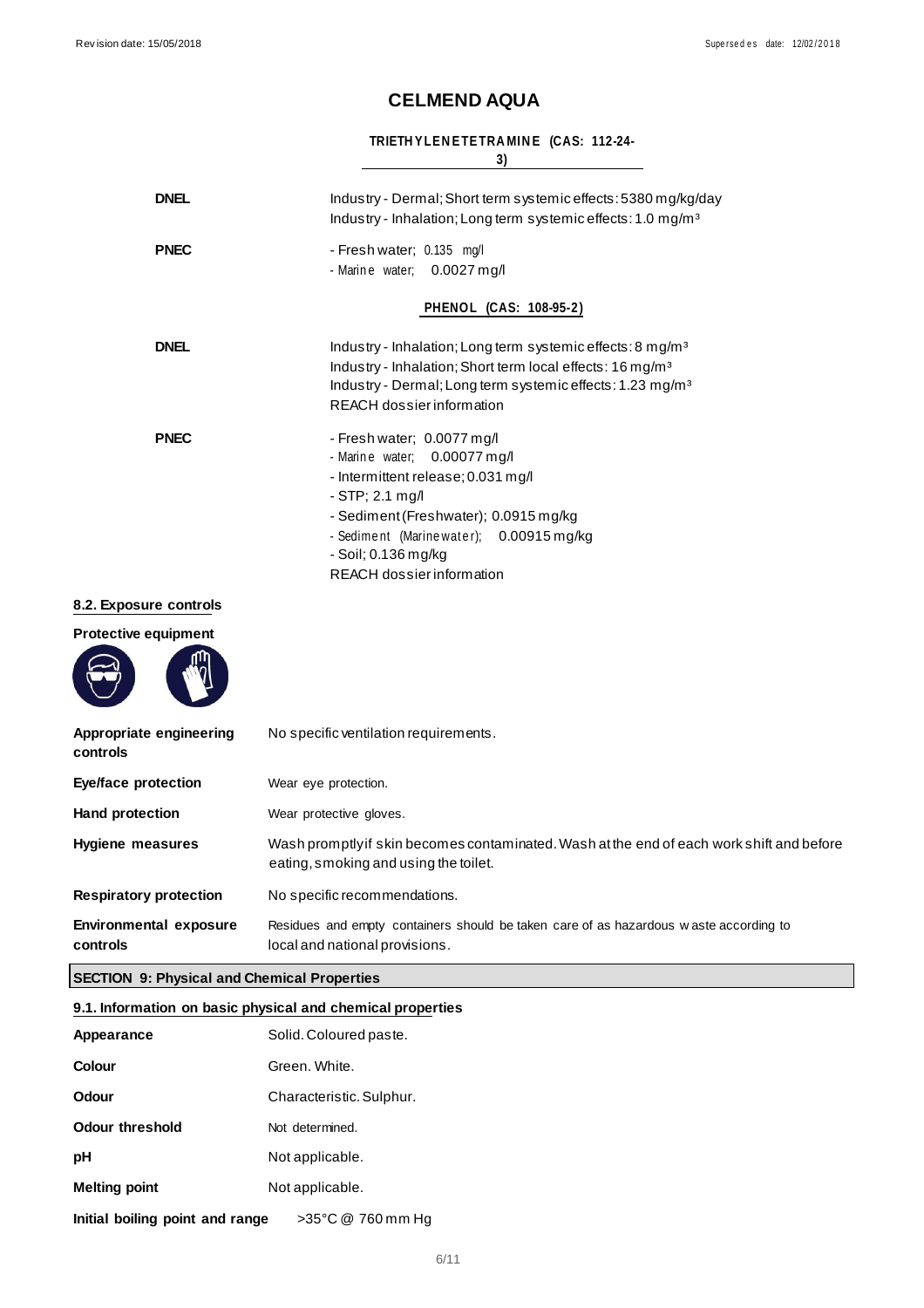| Flash point                                                            | $>100^{\circ}$ C                                                    |
|------------------------------------------------------------------------|---------------------------------------------------------------------|
| <b>Evaporation rate</b>                                                | Not applicable.                                                     |
| <b>Evaporation factor</b>                                              | Not applicable.                                                     |
| Flammability (solid, gas)                                              | Not determined.                                                     |
| Upper/lower flammability or Not determined.<br>explosive limits        |                                                                     |
| Vapour pressure                                                        | <500 Pa @ 20°C                                                      |
| Vapour density                                                         | Not applicable.                                                     |
| <b>Relative density</b>                                                | ~2                                                                  |
| <b>Bulk density</b>                                                    | Not applicable.                                                     |
| Solubility(ies)                                                        | Insoluble in water                                                  |
| <b>Partition coefficient</b>                                           | Not determined.                                                     |
| Auto-ignition temperature                                              | Not determined.                                                     |
| Decomposition Temperature Not determined.                              |                                                                     |
| <b>Viscosity</b>                                                       | Not applicable.                                                     |
| <b>Explosive properties</b>                                            | Not applicable.                                                     |
| 9.2. Other information                                                 |                                                                     |
| <b>SECTION 10: Stability and reactivity</b>                            |                                                                     |
| 10.1. Reactivity                                                       |                                                                     |
| <b>Reactivity</b>                                                      | There are no known reactivity hazards associated with this product. |
| 10.2. Chemical stability                                               |                                                                     |
| <b>Stability</b>                                                       | Stable at normal ambient temperatures and when used as recommended. |
| 10.3. Possibility of hazardous reactions                               |                                                                     |
| Conditions to<br>10.4. avoid                                           |                                                                     |
| <b>Conditions to avoid</b>                                             | Avoid contact with the following materials: Acids.                  |
| 10.5. Incompatible materials                                           |                                                                     |
| <b>Materials to avoid</b><br>Hazardous decomposition<br>10.6. products | Acids. Amines.                                                      |
| <b>Hazardous decomposition</b><br>products                             | Oxides of carbon. Oxides of nitrogen.                               |
| <b>SECTION 11: Toxicological information</b>                           |                                                                     |
| 11.1. Information on toxicological effects                             |                                                                     |
| Acute toxicity -<br>oral                                               |                                                                     |
| ATE oral (mg/kg)                                                       | 25,641.03                                                           |
| Acute toxicity - dermal                                                |                                                                     |
| ATE dermal (mg/kg)                                                     | 161,538.46                                                          |
| Acute toxicity - inhalation                                            |                                                                     |
| ATE inhalation (vapours mg/l) 769.23                                   |                                                                     |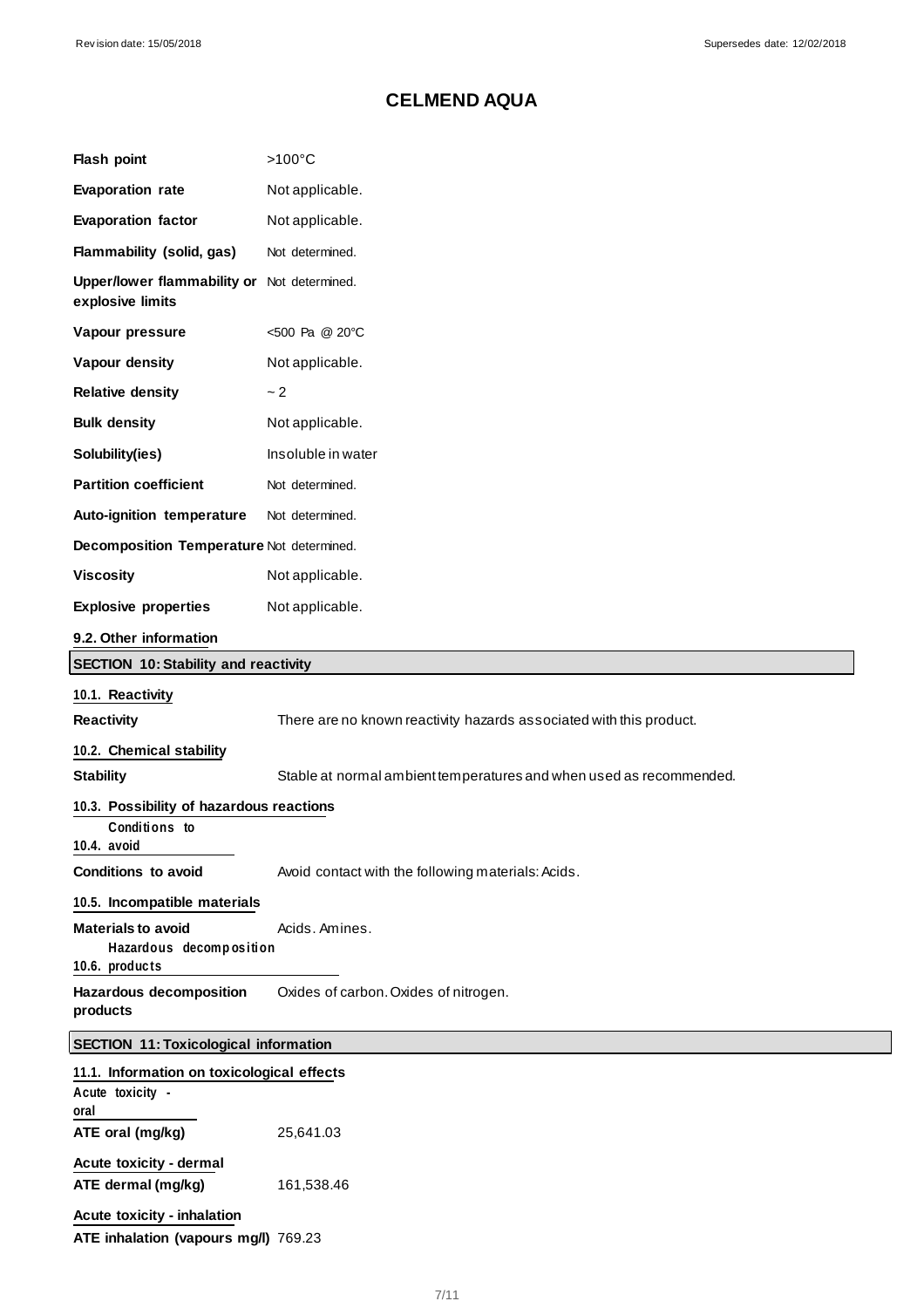| <b>Skin sensitisation</b><br>Sensitising.<br><b>Ingestion</b><br>May cause discomfort.<br>Skin contact<br>May cause sensitisation byskin contact. May cause skin irritation.<br>Eye contact<br>May irritate eyes.<br>Route of exposure<br>Skin and/or eye contact.<br>Toxicological information on<br>ingredients.<br>EPOXY RESIN (Number average MW <= 700<br>Acute toxicity - oral<br>Acute toxicity oral (LD <sub>50</sub> 11,400.0<br>mg/kg)<br><b>Species</b><br>Rat<br>Acute toxicity -<br>dermal<br>Acute toxicity dermal<br>(LD <sub>50</sub><br>1,200.0<br>mg/kg)<br><b>Species</b><br>Rat<br><b>PHENOL</b><br>Acute toxicity - oral<br>Acute toxicity oral (LD <sub>50</sub><br>317.0<br>mg/kg)<br><b>Species</b><br>Rat<br>ATE oral (mg/kg)<br>100.0<br>Acute toxicity -<br>dermal<br>Acute toxicity dermal<br>$(LD_{50}$<br>630.0<br>mg/kg)<br><b>Species</b><br>Rabbit<br>630.0<br>ATE dermal (mg/kg)<br>Acute toxicity -<br>inhalation<br><b>ATE inhalation (vapours</b><br>3.0<br>mg/l)<br>Carcinogenicity<br><b>IARC</b> carcinogenicity<br>IARC Group 3 Not classifiable as to its carcinogenicity to humans.<br><b>SECTION 12: Ecological Information</b> | <b>Skin sensitisation</b> |  |  |  |
|-----------------------------------------------------------------------------------------------------------------------------------------------------------------------------------------------------------------------------------------------------------------------------------------------------------------------------------------------------------------------------------------------------------------------------------------------------------------------------------------------------------------------------------------------------------------------------------------------------------------------------------------------------------------------------------------------------------------------------------------------------------------------------------------------------------------------------------------------------------------------------------------------------------------------------------------------------------------------------------------------------------------------------------------------------------------------------------------------------------------------------------------------------------------------------|---------------------------|--|--|--|
|                                                                                                                                                                                                                                                                                                                                                                                                                                                                                                                                                                                                                                                                                                                                                                                                                                                                                                                                                                                                                                                                                                                                                                             |                           |  |  |  |
|                                                                                                                                                                                                                                                                                                                                                                                                                                                                                                                                                                                                                                                                                                                                                                                                                                                                                                                                                                                                                                                                                                                                                                             |                           |  |  |  |
|                                                                                                                                                                                                                                                                                                                                                                                                                                                                                                                                                                                                                                                                                                                                                                                                                                                                                                                                                                                                                                                                                                                                                                             |                           |  |  |  |
|                                                                                                                                                                                                                                                                                                                                                                                                                                                                                                                                                                                                                                                                                                                                                                                                                                                                                                                                                                                                                                                                                                                                                                             |                           |  |  |  |
|                                                                                                                                                                                                                                                                                                                                                                                                                                                                                                                                                                                                                                                                                                                                                                                                                                                                                                                                                                                                                                                                                                                                                                             |                           |  |  |  |
|                                                                                                                                                                                                                                                                                                                                                                                                                                                                                                                                                                                                                                                                                                                                                                                                                                                                                                                                                                                                                                                                                                                                                                             |                           |  |  |  |
|                                                                                                                                                                                                                                                                                                                                                                                                                                                                                                                                                                                                                                                                                                                                                                                                                                                                                                                                                                                                                                                                                                                                                                             |                           |  |  |  |
|                                                                                                                                                                                                                                                                                                                                                                                                                                                                                                                                                                                                                                                                                                                                                                                                                                                                                                                                                                                                                                                                                                                                                                             |                           |  |  |  |
|                                                                                                                                                                                                                                                                                                                                                                                                                                                                                                                                                                                                                                                                                                                                                                                                                                                                                                                                                                                                                                                                                                                                                                             |                           |  |  |  |
|                                                                                                                                                                                                                                                                                                                                                                                                                                                                                                                                                                                                                                                                                                                                                                                                                                                                                                                                                                                                                                                                                                                                                                             |                           |  |  |  |
|                                                                                                                                                                                                                                                                                                                                                                                                                                                                                                                                                                                                                                                                                                                                                                                                                                                                                                                                                                                                                                                                                                                                                                             |                           |  |  |  |
|                                                                                                                                                                                                                                                                                                                                                                                                                                                                                                                                                                                                                                                                                                                                                                                                                                                                                                                                                                                                                                                                                                                                                                             |                           |  |  |  |
|                                                                                                                                                                                                                                                                                                                                                                                                                                                                                                                                                                                                                                                                                                                                                                                                                                                                                                                                                                                                                                                                                                                                                                             |                           |  |  |  |
|                                                                                                                                                                                                                                                                                                                                                                                                                                                                                                                                                                                                                                                                                                                                                                                                                                                                                                                                                                                                                                                                                                                                                                             |                           |  |  |  |
|                                                                                                                                                                                                                                                                                                                                                                                                                                                                                                                                                                                                                                                                                                                                                                                                                                                                                                                                                                                                                                                                                                                                                                             |                           |  |  |  |
|                                                                                                                                                                                                                                                                                                                                                                                                                                                                                                                                                                                                                                                                                                                                                                                                                                                                                                                                                                                                                                                                                                                                                                             |                           |  |  |  |
|                                                                                                                                                                                                                                                                                                                                                                                                                                                                                                                                                                                                                                                                                                                                                                                                                                                                                                                                                                                                                                                                                                                                                                             |                           |  |  |  |
|                                                                                                                                                                                                                                                                                                                                                                                                                                                                                                                                                                                                                                                                                                                                                                                                                                                                                                                                                                                                                                                                                                                                                                             |                           |  |  |  |
|                                                                                                                                                                                                                                                                                                                                                                                                                                                                                                                                                                                                                                                                                                                                                                                                                                                                                                                                                                                                                                                                                                                                                                             |                           |  |  |  |
|                                                                                                                                                                                                                                                                                                                                                                                                                                                                                                                                                                                                                                                                                                                                                                                                                                                                                                                                                                                                                                                                                                                                                                             |                           |  |  |  |
|                                                                                                                                                                                                                                                                                                                                                                                                                                                                                                                                                                                                                                                                                                                                                                                                                                                                                                                                                                                                                                                                                                                                                                             |                           |  |  |  |
|                                                                                                                                                                                                                                                                                                                                                                                                                                                                                                                                                                                                                                                                                                                                                                                                                                                                                                                                                                                                                                                                                                                                                                             |                           |  |  |  |
|                                                                                                                                                                                                                                                                                                                                                                                                                                                                                                                                                                                                                                                                                                                                                                                                                                                                                                                                                                                                                                                                                                                                                                             |                           |  |  |  |
|                                                                                                                                                                                                                                                                                                                                                                                                                                                                                                                                                                                                                                                                                                                                                                                                                                                                                                                                                                                                                                                                                                                                                                             |                           |  |  |  |

## **12.1. Toxicity**

**Ecological information on ingredients.**

EPOXY RESIN (Number average MW <= 700 )

|          | Acute aquatic |
|----------|---------------|
| toxicity |               |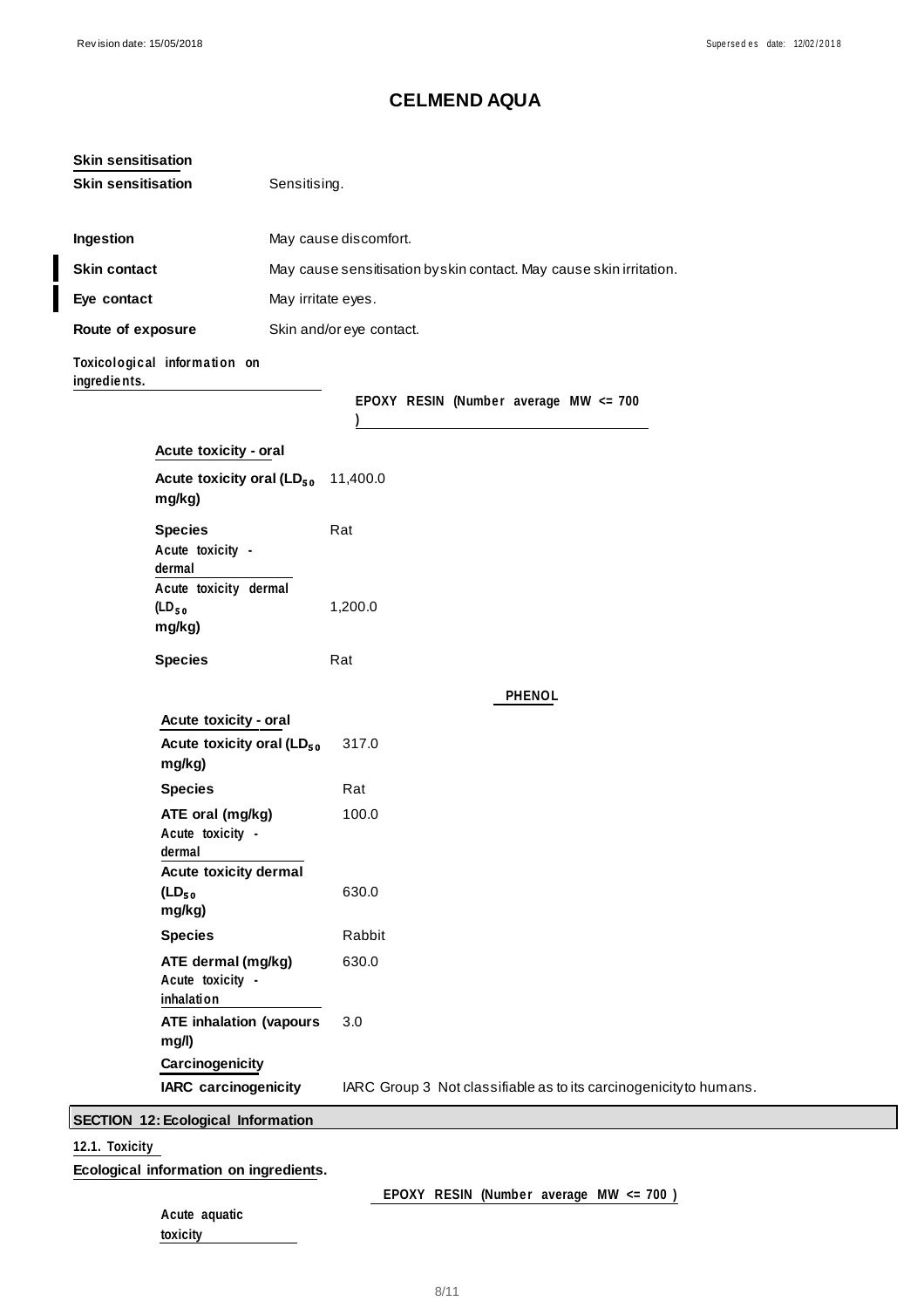|                                                                                                | <b>Acute toxicity - fish</b>                                                                                          | LC50, 96 hours: 2 mg/l, Oncorhynchus mykiss (Rainbow trout)                                                              |  |  |  |
|------------------------------------------------------------------------------------------------|-----------------------------------------------------------------------------------------------------------------------|--------------------------------------------------------------------------------------------------------------------------|--|--|--|
|                                                                                                | Acute toxicity - aquatic<br>invertebrates                                                                             | $EC_{50}$ , 48 hours: 1.8 mg/l, Daphnia magna                                                                            |  |  |  |
|                                                                                                | Acute toxicity - aquatic<br>plants<br>Chronic aquatic<br>toxicity                                                     | EC <sub>50</sub> , 72 hours: 11 mg/l, Freshwater algae<br>EC <sub>50</sub> , 96 hours: 220 mg/l, Scenedesmus subspicatus |  |  |  |
|                                                                                                | Chronic toxicity -<br>aquatic<br>invertebrates                                                                        | NOEC, 21 days: 0.3 mg/l, Daphnia magna                                                                                   |  |  |  |
|                                                                                                |                                                                                                                       | <b>PHENOL</b>                                                                                                            |  |  |  |
|                                                                                                | Acute aquatic<br>toxicity                                                                                             |                                                                                                                          |  |  |  |
|                                                                                                | <b>Acute toxicity - fish</b><br>Chronic aquatic<br>toxicity                                                           | LC50, 96 hours: 67.5 mg/l, Pimephales promelas (Fat-head Minnow)                                                         |  |  |  |
|                                                                                                | M factor (Chronic)                                                                                                    | 1                                                                                                                        |  |  |  |
|                                                                                                | 12.2. Persistence and degradability                                                                                   |                                                                                                                          |  |  |  |
|                                                                                                | Persistence and degradability                                                                                         | The product is not biodegradable.                                                                                        |  |  |  |
|                                                                                                | Ecological information on ingredients.                                                                                |                                                                                                                          |  |  |  |
|                                                                                                |                                                                                                                       | EPOXY RESIN (Number average MW <= 700)                                                                                   |  |  |  |
| <b>Biodegradation</b><br>- 12% Degradation (%): 28 days<br>12.3. Bioaccum ulative<br>potential |                                                                                                                       |                                                                                                                          |  |  |  |
|                                                                                                | <b>Bioaccumulative potential</b>                                                                                      | No data available on bioaccumulation.                                                                                    |  |  |  |
| <b>Partition coefficient</b>                                                                   |                                                                                                                       | Not determined.                                                                                                          |  |  |  |
|                                                                                                | Ecological information on ingredients.                                                                                |                                                                                                                          |  |  |  |
|                                                                                                |                                                                                                                       | EPOXY RESIN (Number average MW <= 700)                                                                                   |  |  |  |
|                                                                                                | <b>Bioaccumulative potential</b>                                                                                      | May accumulate in soil and water systems. BCF: 100 - 3000,                                                               |  |  |  |
|                                                                                                | <b>Partition coefficient</b>                                                                                          | log Pow: 3.242 Estimated Value                                                                                           |  |  |  |
| 12.4. Mobility in soil                                                                         |                                                                                                                       |                                                                                                                          |  |  |  |
| <b>Mobility</b>                                                                                | The product is insoluble in water and will spread on the water surface. The product is non-<br>volatile. Semi-mobile. |                                                                                                                          |  |  |  |
| Ecological information on ingredients.                                                         |                                                                                                                       |                                                                                                                          |  |  |  |
|                                                                                                |                                                                                                                       | EPOXY RESIN (Number average MW <= 700)                                                                                   |  |  |  |
|                                                                                                | <b>Mobility</b>                                                                                                       | Semi-mobile.                                                                                                             |  |  |  |
|                                                                                                | coefficient                                                                                                           | Adsorption/desorption Water - Koc: 1800 - 4400 @ 25°C Estimated Value                                                    |  |  |  |
|                                                                                                | Henry's law constant                                                                                                  | 4.93E-05 Pa m3/mol @ 25°C                                                                                                |  |  |  |
| 12.5. Results of PBT and vPvB assessment                                                       |                                                                                                                       |                                                                                                                          |  |  |  |
| <b>Results of PBT and</b>                                                                      |                                                                                                                       | This product does not contain any substances classified as PBT or vPvB.                                                  |  |  |  |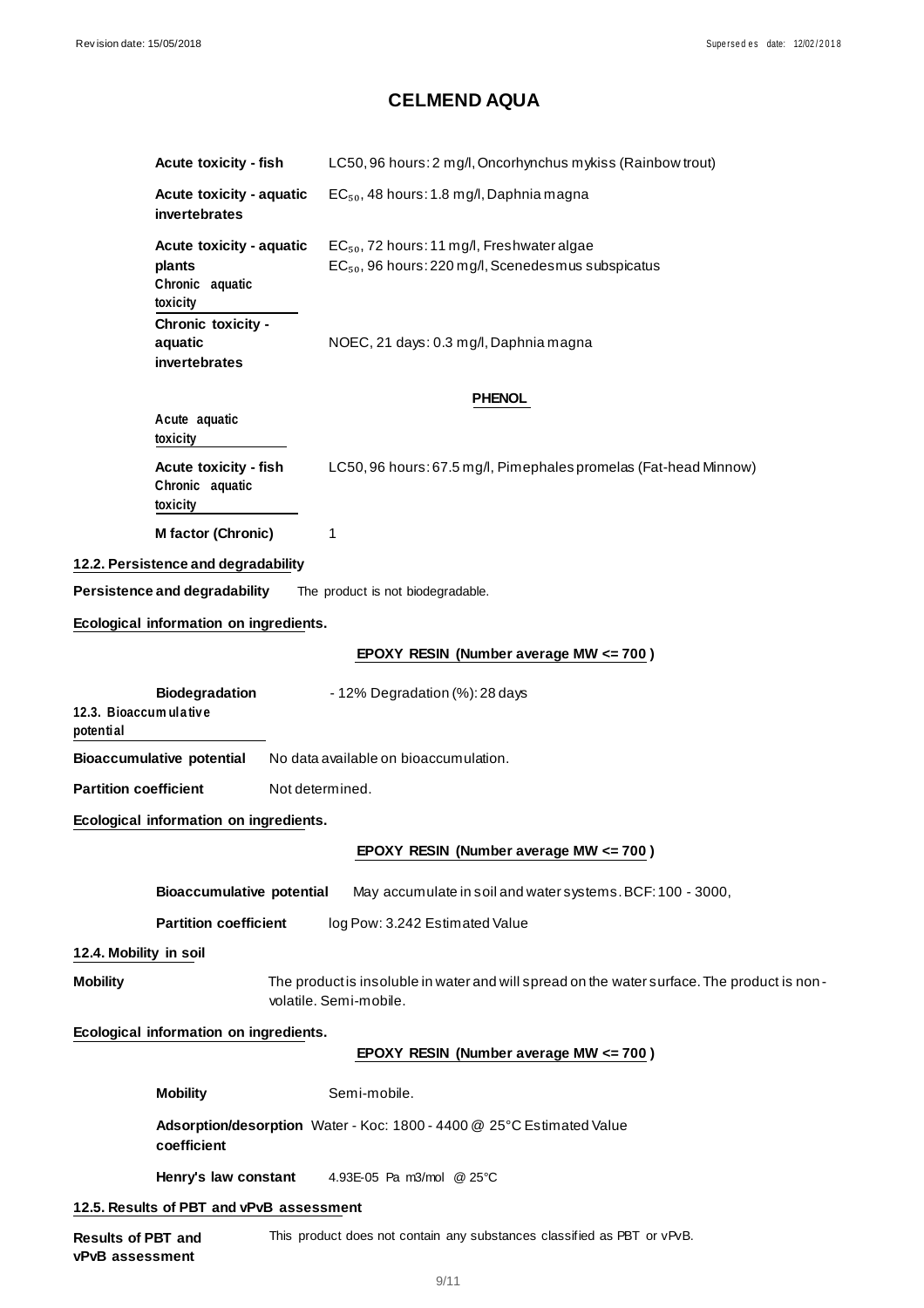### **Ecological information on ingredients.**

#### **EPOXY RESIN (Number average MW <= 700 )**

**Results of PBT and vPvB** This substance is not classified as PBT or vPvB according to current EU criteria. **assessment**

## **12.6. Other adverse effects**

| <b>12.0. Other adverse effects</b>         |                                                                                                                       |  |  |  |  |
|--------------------------------------------|-----------------------------------------------------------------------------------------------------------------------|--|--|--|--|
| <b>SECTION 13: Disposal considerations</b> |                                                                                                                       |  |  |  |  |
| 13.1. Waste treatment methods              |                                                                                                                       |  |  |  |  |
| <b>Disposal methods</b>                    | Dispose of waste via a licensed waste disposal contractor.                                                            |  |  |  |  |
| <b>Waste class</b>                         | The waste code classification is to be carried out according to the European Waste Catalogue<br>(EWC).                |  |  |  |  |
| <b>SECTION 14: Transport information</b>   |                                                                                                                       |  |  |  |  |
| General                                    | The product is not covered by international regulations on the transport of dangerous goods<br>(IMDG, IATA, ADR/RID). |  |  |  |  |
| 14.1. UN number                            |                                                                                                                       |  |  |  |  |
| Not applicable.                            |                                                                                                                       |  |  |  |  |
| 14.2. UN proper shipping name              |                                                                                                                       |  |  |  |  |
| Not applicable.                            |                                                                                                                       |  |  |  |  |
| 14.3. Transport hazard class(es)           |                                                                                                                       |  |  |  |  |
| No transport warning sign required.        |                                                                                                                       |  |  |  |  |
| 14.4. Packing group                        |                                                                                                                       |  |  |  |  |
| Not applicable.                            |                                                                                                                       |  |  |  |  |
| 14.5. Environmental hazards                |                                                                                                                       |  |  |  |  |
| No.                                        | Environmentally hazardous substance/marine pollutant                                                                  |  |  |  |  |
| 14.6. Special precautions for user         |                                                                                                                       |  |  |  |  |
| Not applicable.                            |                                                                                                                       |  |  |  |  |

#### **14.7. Transport in bulk according to Annex II of MARPOL and the IBC Code**

**Transport in bulk according to** Not applicable. **Annex II of MARPOL 73/78 and the IBC Code**

#### **SECTION 15: Regulatory information**

## **15.1. Safety, health and environmental regulations/legislation specific for the substance or mixture**

**EU legislation** (EU) No 2015/830

Guidance **Guidance** Workplace Exposure Limits EH40.

#### **15.2. Chemical safety assessment**

No chemical safety assessment has been carried out.

### **SECTION 16: Other information**